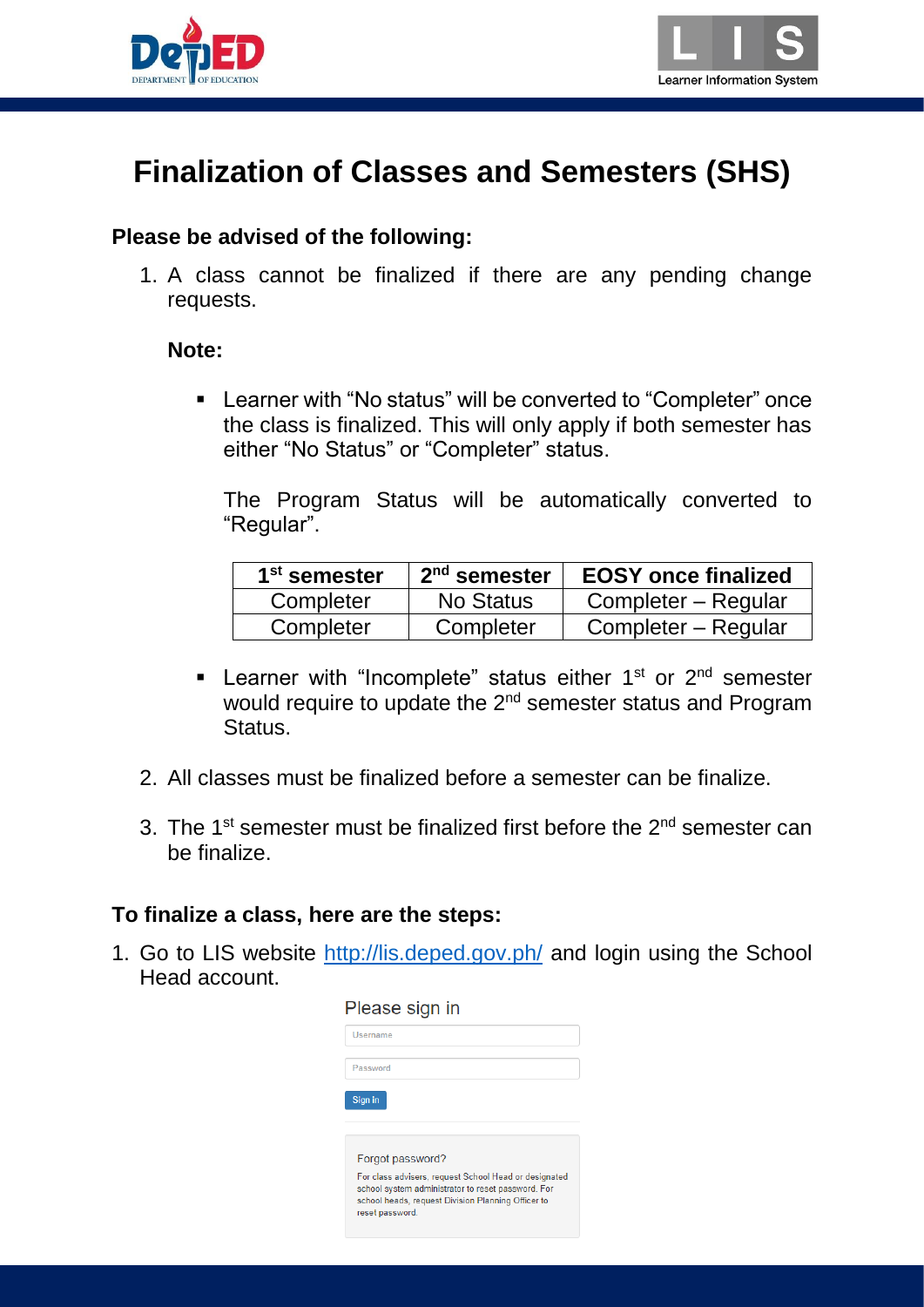



2. Once login, click the Learner Information System link.



3. Click the Senior High School tab.



4. Under 1<sup>st</sup> Semester, click the List of Classes.



5. Search the class need to finalize. Then, click the Review & Finalize link.

| Track<br>Academic       |  | - | <b>EE</b><br>◡ | <b>Enrol Review &amp; Finalize Fdit</b><br>School Form - |
|-------------------------|--|---|----------------|----------------------------------------------------------|
| General Academic Strand |  |   |                |                                                          |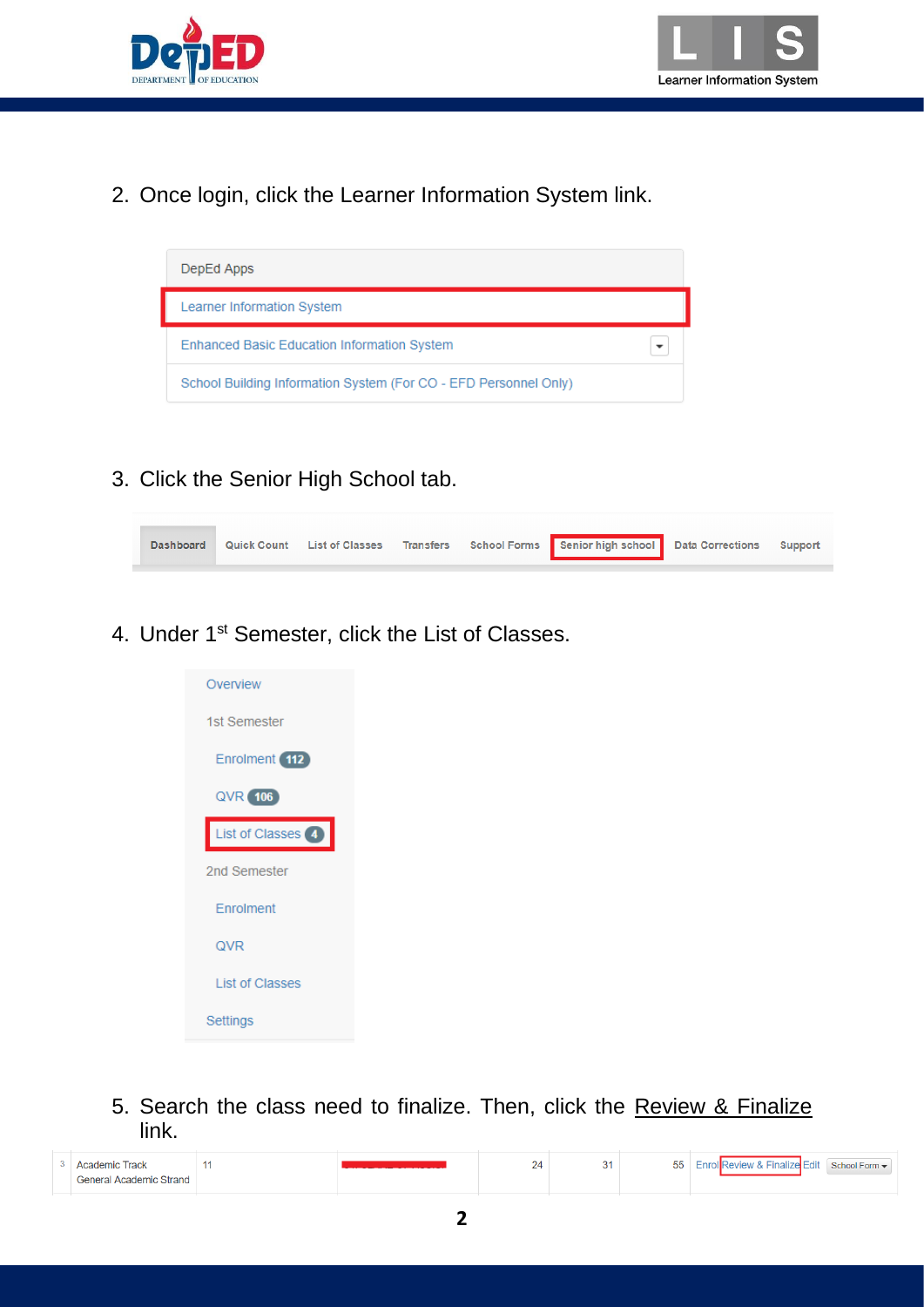



### 6. Click the Finalize Class button.

| SY 2017 - 2018 enrolment masterlist                                                                   |                                               |
|-------------------------------------------------------------------------------------------------------|-----------------------------------------------|
| Grade 11 & 12   Grade 11   Grade 12                                                                   | <b>Enrol Learner</b><br><b>Finalize Class</b> |
|                                                                                                       |                                               |
|                                                                                                       |                                               |
| 7. Click the Ok button.                                                                               |                                               |
|                                                                                                       |                                               |
| Are you sure? You will no longer be able to make updates once the<br>EOSY is submitted and finalized. |                                               |

A notification will be displayed once the class is finalized.



ОK

Cancel

**To unfinalize a class, here are the steps:**

1. Click the List of Classes.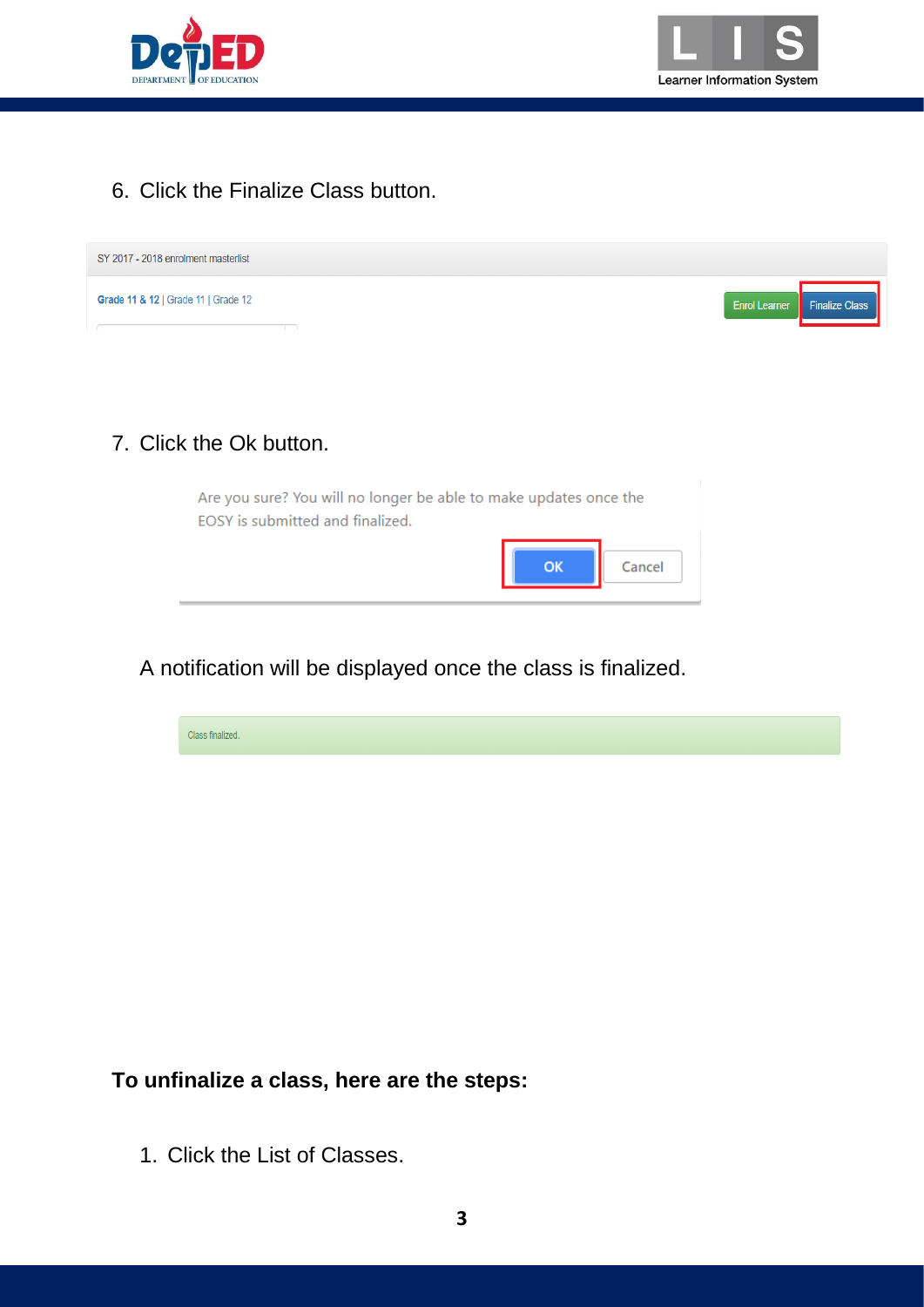



### 2. Search the class need to unfinalize. Then, click the Unfinalize link.

| <b>Academic Track</b>          |  | 24 | 31 | 55 Enrolment         | School Form $\blacktriangledown$ |
|--------------------------------|--|----|----|----------------------|----------------------------------|
| <b>General Academic Strand</b> |  |    |    | Finalized 05/02/2018 |                                  |
|                                |  |    |    | nfinalizr            |                                  |
|                                |  |    |    |                      |                                  |

### A notification will be displayed once the class is unfinalized.

Class unfinalized.

### **To finalize a semester, here are the steps:**

1. Click the Overview link.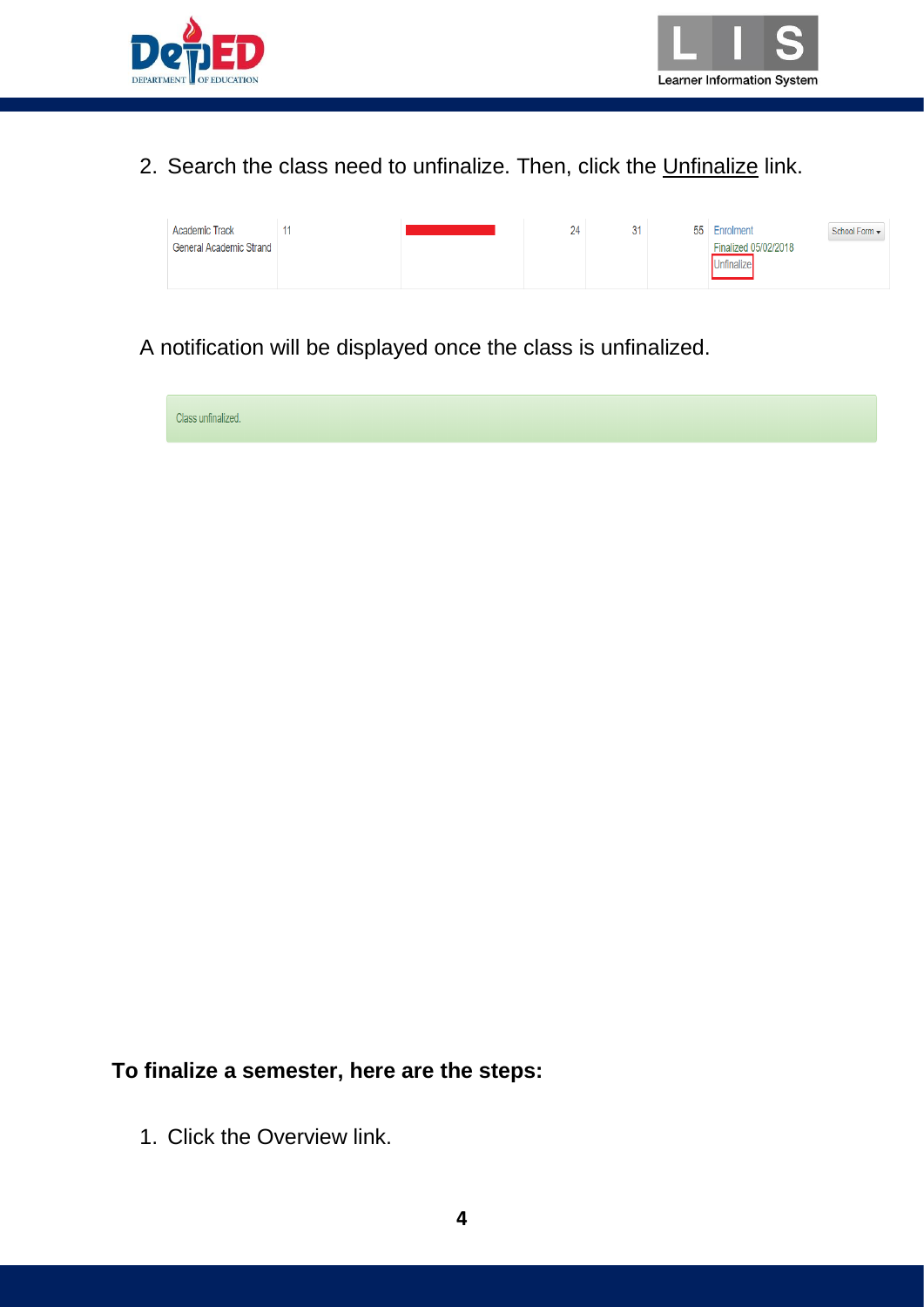



| Senior high school     |  |  |  |  |  |
|------------------------|--|--|--|--|--|
| Overview               |  |  |  |  |  |
| 1st Semester           |  |  |  |  |  |
| Enrolment (44)         |  |  |  |  |  |
| List of Classes 1      |  |  |  |  |  |
| 2nd Semester           |  |  |  |  |  |
| Enrolment              |  |  |  |  |  |
| <b>List of Classes</b> |  |  |  |  |  |
| Support                |  |  |  |  |  |

# 2. Click the Finalize & Submit button.

|                     |    | Grade 11 |    | Grade 12 |  |                   |  |  |  |
|---------------------|----|----------|----|----------|--|-------------------|--|--|--|
|                     | М  |          |    | М        |  |                   |  |  |  |
| 1st semester        |    |          |    |          |  | Finalize & Submit |  |  |  |
| No status           |    |          |    |          |  | 0                 |  |  |  |
| Completer           | 24 | 20       | 44 | 0        |  | $\mathbf{0}$      |  |  |  |
| Incomplete          |    |          |    | 0        |  | $\mathbf{0}$      |  |  |  |
| No longer in school |    |          |    | Λ        |  | 0                 |  |  |  |
| Transferred-out     |    |          |    |          |  | $\mathbf{0}$      |  |  |  |

3. Click the Ok button.